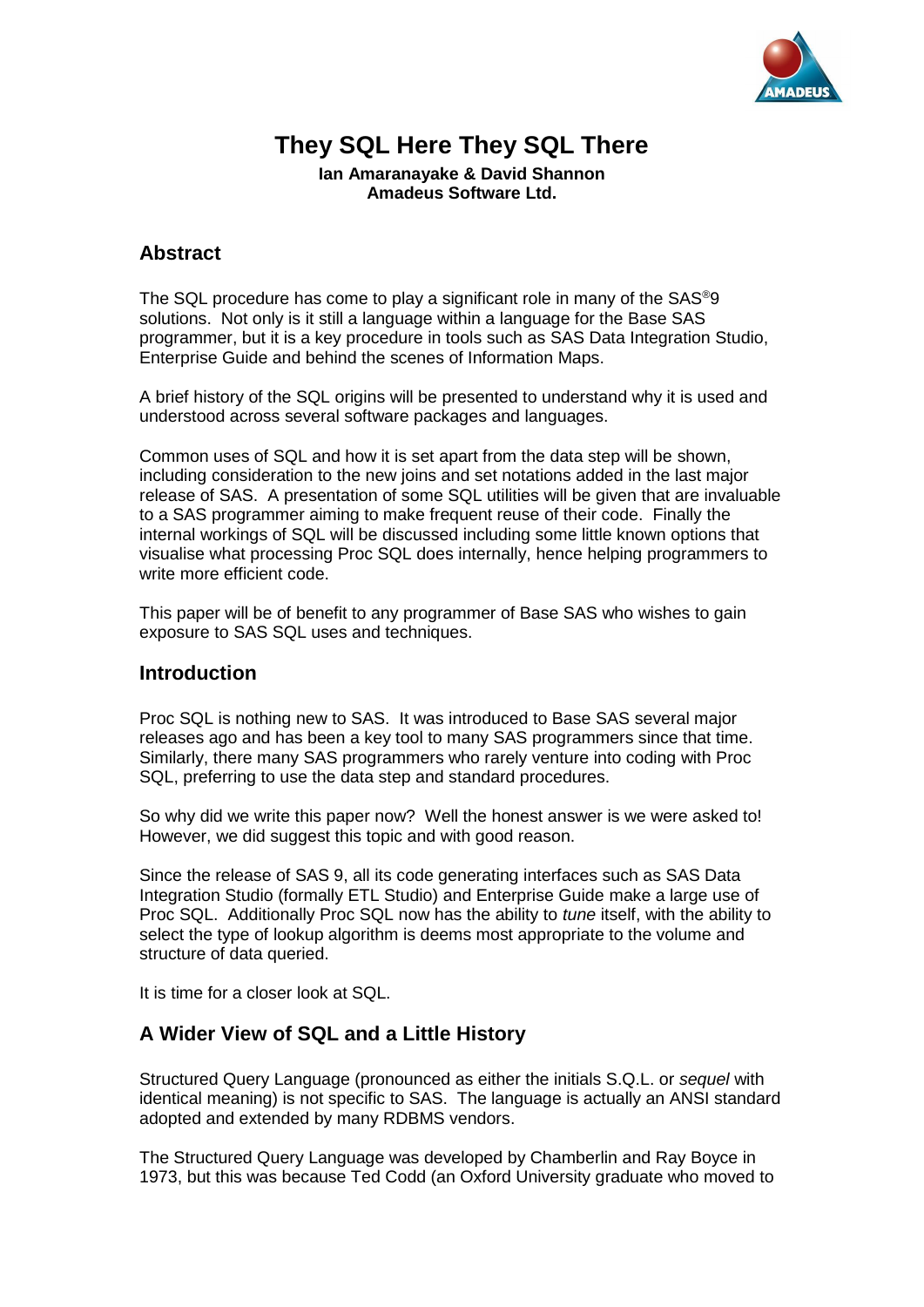

the USA to work for IBM) published his paper on the theory of relational tables and developed System R.

Relational databases from virtually any vendor can trace its roots back to this system, with their adoption of SQL; for example an Oracle DBA uses PL-SQL, Microsoft SQL Server developers write T-SQL and SAS users can use Proc SQL.

#### **Why is SQL Commonly the Generated Code Language?**

Understanding that SQL is used by several software vendors to drive their databases and their implementations are all derived from the same standard. The enables users of one software system to quickly learn the skills needed to exploit another.

SQL is also a well language of few statements and key words when compared to the SAS data step. What SQL looses in flexibility (although expert SQL programmers may dispute that statement) it makes up for in its ability to conform to code structure standards. It is considerably more robust to use such languages in tools such as Enterprise Guide when automatically generating code.

SAS have adopted SQL across their many code generating interfaces to good effect, promoting consistency and manageability across their solutions and exposing the power of SAS software to a much wider audience of users who will be instantly comfortable and familiar with the language and syntax used.

### **Typical Uses of SQL**

SQL has a wide variety of applications that are worthy of mentioning. Even the most devout of Base SAS programmers who stick rigidly to the confines of the 'Data step' and 'Proc step' will surely admit to occasionally straying into the territory of writing 'Queries'. Queries are fundamental to SQL language, providing the capability to extract data from one or more source tables and derive new information and influence the structure of the results returned all within a single instruction.

Perhaps the main frustration that many of those SAS Programmers will share is the seemingly back to front nature of writing SQL syntax; there is something not quite right about defining the columns required prior to even mentioning the tables which source them. The benefits to be gained once the initial hurdle with syntax has been overcome, however, are considerable.

A simple query, for example, which is used to extract columns from a table can precisely control the order in which columns are created in the output table, write the same column with both formatted and unformatted values and order the results, all within a single step.

```
proc sql;
  create table demog as
   select studyid,
          siteid,
         siteid as site name format=site.,
          subjid,
          age,
          sex,
          weight
   from fmts.demography
   order by studyid, siteid, subjid;
```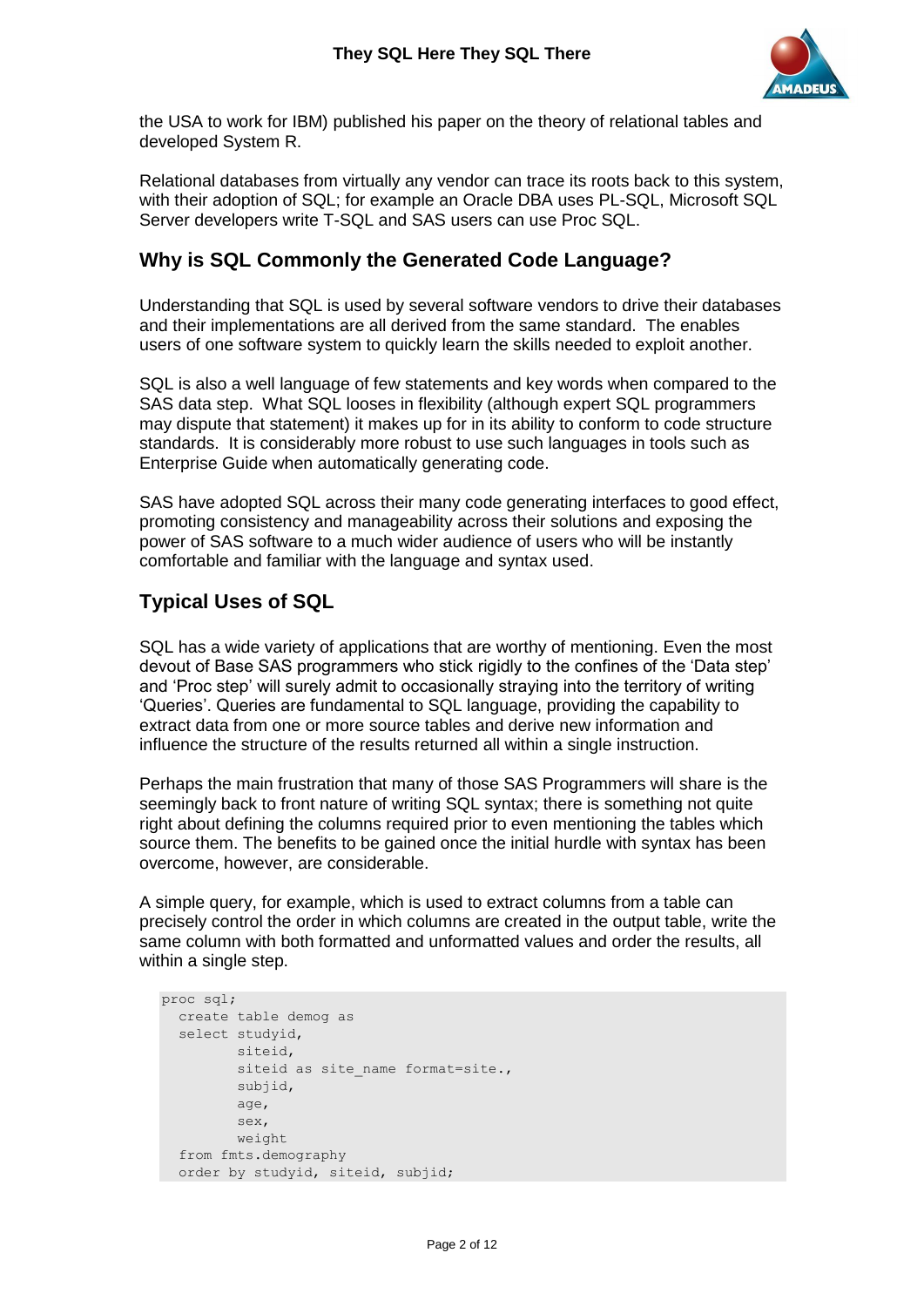

One of SQL's key strengths is the flexibility afforded by numerous types of outer and inner joins.

Consider the use of the Natural join, for example, which dynamically identifies the columns in common between the tables being joined, and providing they are of the same type, will perform the selected join.

```
proc sql;
  create table haem as
 select h.*, l.normalrangelower, l.normalrangeupper
 from lab h as h natural left join lab ranges as l;
quit;
```
Cross joins, which along with Natural joins are new in SAS 9, provide the ability to perform a Cartesian product on both of the tables specified in the join. This can prove particularly useful when creating a template structure of a data set which is then used in an Outer join.

Consider the following example which builds up a template data set for quality of life score data comprising one record per question per subject in our trial. Joining the actual quality of life data from our clinical trial afterwards, using an Outer join, allows us to retain the original structure defined by the template.

```
proc sql;
  create table allscores as
   select d.subjid, q.*
 from fmts.demography as d cross join fmts.qol template as q;
  create table actualscores as
   select *
 from allscores as a left join fmts.actual qol data as q
  where a.subjid=q.subjid and a.question=q.question;
quit;
```
One-to-one, one-to-many and many-to-many joins are all supported within SQL as is the ability to join tables on different columns names and using different operators.

Consider the following code which joins only the appropriate lab normal ranges to our Haematology data, as compared to its 'Data step' counterpart.

```
proc sql;
  create table haem as
 select h.*, l.normalrangelower, l.normalrangeupper
 from lab h as h left join lab ranges as l
  on h.labtest=l.labtest;
quit;
data haem;
```

```
 merge lab_h(IN=h) 
        lab ranges(IN=l keep=labtest normalrangelower normalrangeupper);
  by labtest;
  if h;
run;
```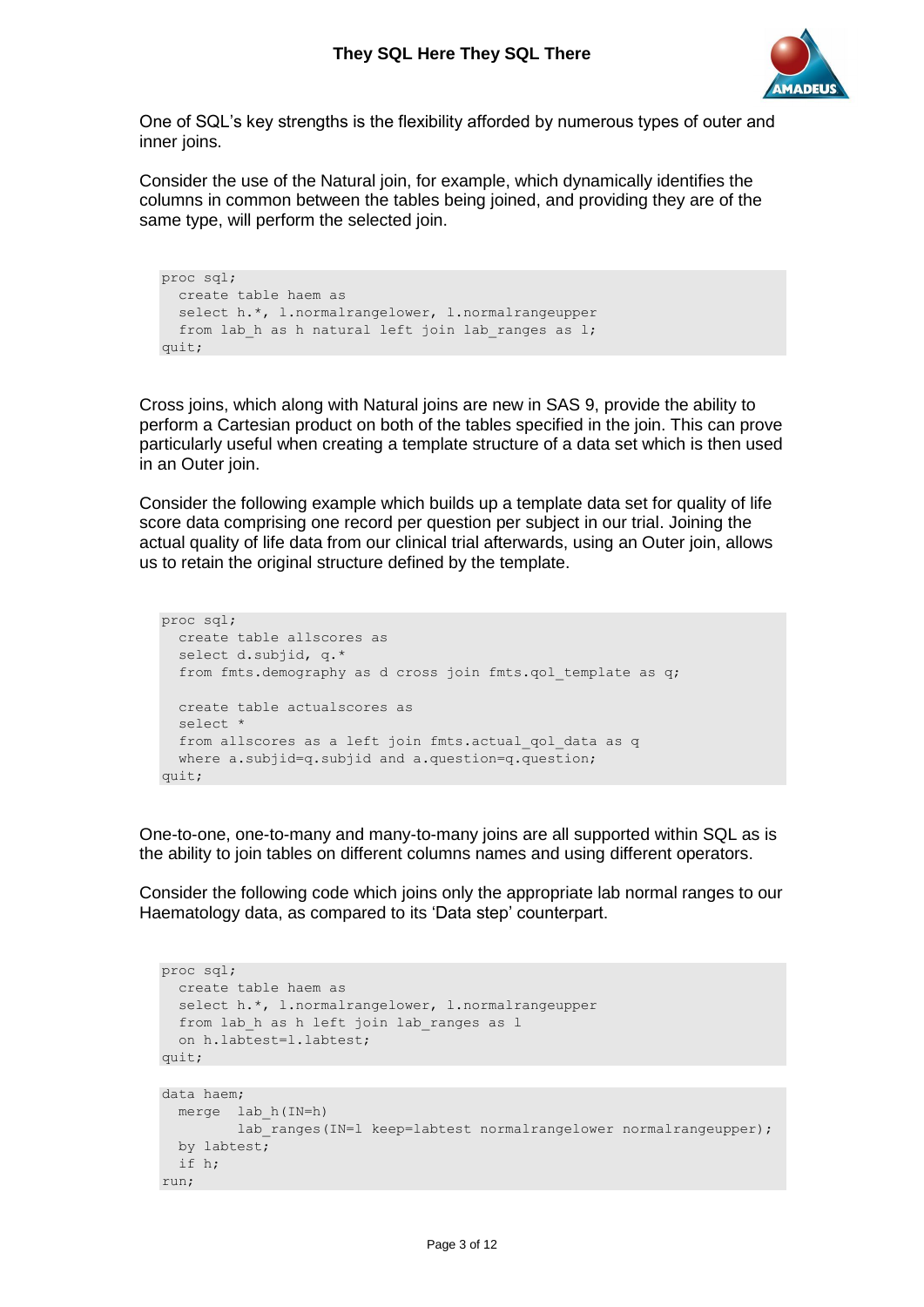

From an efficiency perspective one should note the SQL version takes fewer lines of code, is performed in a single instruction, and when working with reasonably large data will out perform the traditional Base SAS technique, particularly if the data sources being joined are not indexed or ordered and require sorting. One could also argue that the code in the SQL version is, if anything, more verbose than its 'Data step' counterpart.

This technique of using Outer joins can also be used to detect which records in one data set do not exist in another. Consider the next example which uses a Left join to identify which subjects did not receive treatment during a study.

```
proc sql;
  create table notreat as
  select d.*
  from fmts.demography as d left join fmts.treat as t
  on d.subjid=t.subjid
 where t.subjid = .;quit;
```
One of the most common uses of SQL is to interact directly with a DBMS using a technique known as SQL pass-through. This provides the user with the advantage of querying a native database directly, using either SAS or DBMS specific SQL, without having to leave the current SAS session.

```
proc sql ;
 connect to ORACLE (user=&userid orapw=&pwd path=&path);
 create table accounts as
  select
     subjid 'Subject ID',
     labtest 'Lab Test',
     labresul 'Lab Result',
     labunit 'Lab Test Unit',
 labnrlu 'Lab Normal Range Upper',
 labnrll 'Lab Normal Range Lower'
   from connection to oracle
    (select subjid,
            labtest,
            labresul,
            labunit,
            labnrlu,
            labnrll
     from labs
    order by subjid, labtest);
 disconnect from oracle ;
quit ;
```
Inner queries in this instance can exploit the full power of the DBMS specific SQL implementation whilst also making use of SAS specific SQL to create a table in the outer query.

The SAS implementation of SQL also provides seamless integration with different elements of SAS language. Queries can make use of SAS functions and operators, as well as SQL specific operators, when constructing expressions. Global statements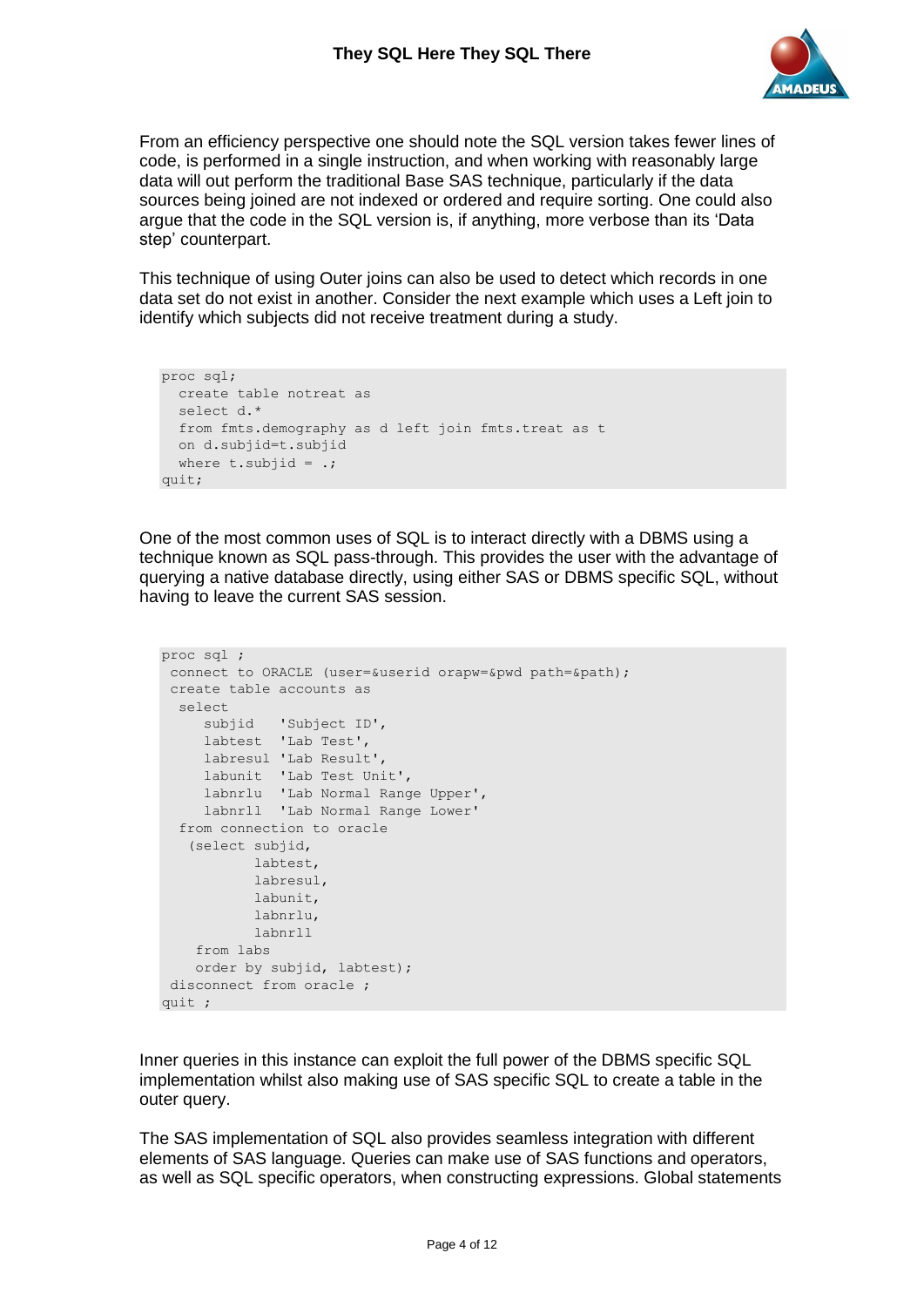

such as titles, footnotes and options are all honoured when creating reports. Equally when creating tables or views, columns attributes such as lengths, formats and labels can also be specified.

```
proc sql;
  create table demog as
  select substr(usubjid,4) as subject length=4 'Subject ID', 
        age, 
        gender format=$gender., 
       height ' Height in Metres',
       weight ' Weight in Kilograms',
        weight/(height**2) as bmi 'Body Mass Index'
   from demography;
quit;
```
Proc SQL also interfaces with SAS Macro language, providing the capability to create macro variables as a result of a query. Consider the following typical example of SQL syntax which creates a macro variable containing the result of a COUNT DISTINCT function.

```
proc sql noprint;
  select count(distinct subjid) into: nobs
  from fmts.bloodpressure;
quit;
%put Number of Subjects: &nobs;
4 proc sql noprint;
5 select count(distinct subjid) into: nobs<br>6 from fmts.bloodpressure;
     from fmts.bloodpressure;
7 quit;
NOTE: PROCEDURE SQL used (Total process time):
real time 0.01 seconds
 cpu time 0.01 seconds
8 % % %put Number of Subjects: &nobs;
Number of Subjects: 60
```
This technique has the advantage of being both more concise and more efficient than an equivalent technique which may be implemented using typical Base SAS code.

It is also possible to create a macro variable which contains a series of values resulting from a query, with a delimiter to separate each individual value.

```
proc sql;
 select distinct subjid into: subject list separated by ' '
  from fmts.bloodpressure;
quit;
```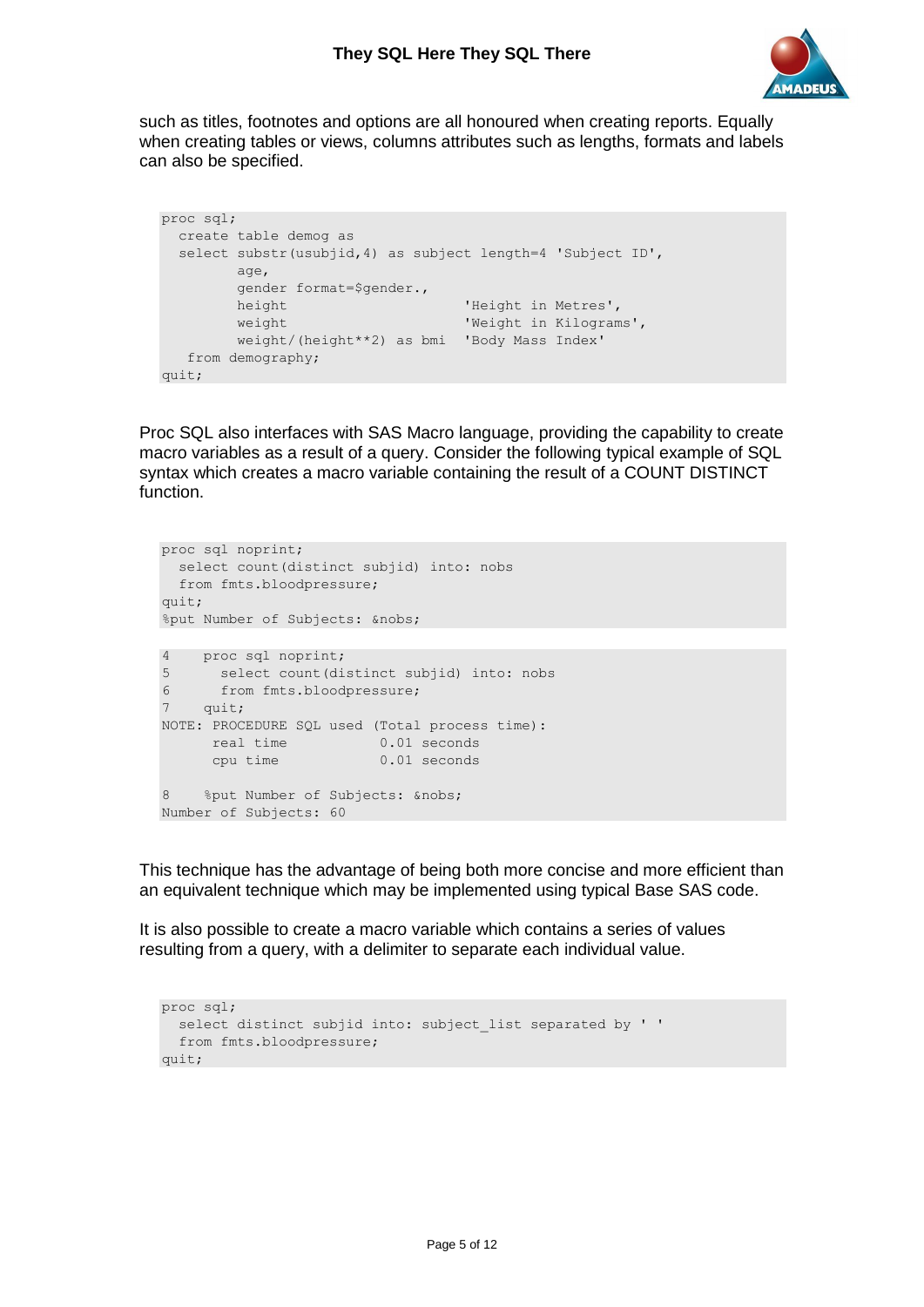

```
4 proc sql noprint;
5 select distinct subjid into: subject_list separated by ' '
6 from fmts.bloodpressure;
7 quit;
NOTE: PROCEDURE SQL used (Total process time):
real time 0.03 seconds
 cpu time 0.01 seconds
8 % put & subject list;
001 002 003 004 005 006 007 008 009 010 011 012 013 014 015 016 017 018 
019 020 021 022 023 024 025 026 027 028 029 030 031 032 033 034 035 036 
037 038 039 040 041 042 043 044 045 046 047 048 049 050 051 052 053 054
```
## **Further Applications of Proc SQL**

There are a number of additional uses of SQL that should also be considered which go beyond the more common applications that have been discussed thus far.

When considering the macro interface to SAS, for example, it is possible to create a range of macro variables which adopt the same naming convention based on the result of a query.

Again, when it comes to considering efficiency and ease of coding, one should consider that the following code only requires two complete statements to determine the number of distinct subjects and then use that value to create the precise number of macro variables required. To code the equivalent process in Base SAS would yet again require additional steps, if only for the fact that the first macro variable would not be available for resolution in the same data step that attempts to use it.

```
proc sql noprint;
  select count(distinct subjid) into: nobs
  from fmts.bloodpressure;
 select avg(supsys) into : SUBJ1 - : SUBJ% cmpres(&nobs)
  from fmts.bloodpressure
  group by subjid;
quit;
```
One very powerful feature of SQL is the capability to reuse the value of a column several observations ago when deriving a new column. In the following example, the average supine systolic blood pressure at baseline is subtracted from the average calculated for each visit date to determine the change from baseline value.

```
proc sql;
 create table change baseline as
  select day,
        avg(supsys) as mean supsys,
        calculated mean supsys - (select avg(supsys)
                                   from fmts.bloodpressure
                                  where day=1) as change baseline
  from fmts.bloodpressure
  group by day;
quit;
```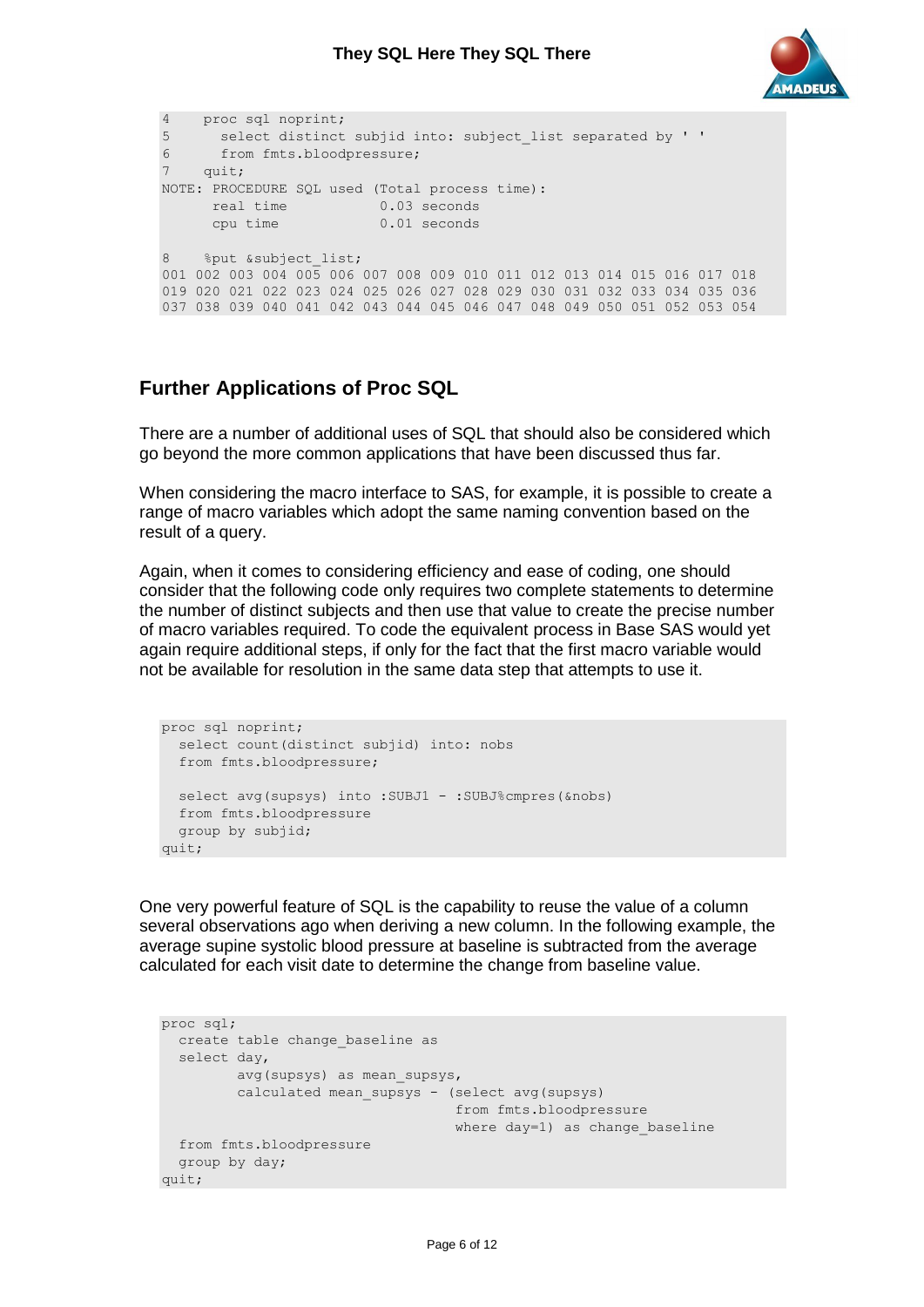

In some situations, Proc SQL will actually re-merge the results of an aggregate function back onto the original data. In the following program, the average baseline measurement is merged back onto each subjects record in order to calculate a new change from baseline value.

```
proc sql;
  create table change_baseline as
 select a.subjid, day,
         supsys,
         (select supsys
          from fmts.bloodpressure as b
         where day=1 and a.subjid=b.subjid) as baseline,
         supsys - calculated baseline as change baseline,
         avg(calculated baseline) as average baseline,
         supsys - calculated average baseline as change baseline average
  from fmts.bloodpressure as a
  order by subjid, day;
quit;
```
SQL also provides access to a series of read only views called 'DICTIONARY tables' which contain information about the current SAS session. These dictionary tables can only be accessed using Proc SQL and can be used to efficiently automate key processes.

| <b>Dictionary Table</b> | <b>Table Contents</b>                                                                             | <b>Available</b><br>from SAS<br><b>Version</b> |
|-------------------------|---------------------------------------------------------------------------------------------------|------------------------------------------------|
| <b>CATALOGS</b>         | Information on SAS catalogs available to<br>the current SAS session                               | V <sub>8</sub>                                 |
| CHECK_CONSTRAINTS       | Information on check constraints defined<br>on all SAS tables                                     | V9                                             |
| <b>COLUMNS</b>          | Information on all columns from all tables<br>in all libraries in the current SAS session         | V <sub>8</sub>                                 |
| CONSTRAINT_COLUMN_USAGE | Information on all column constraints<br>defined                                                  | V9                                             |
| CONSTRAINT_TABLE_USAGE  | Information on all table constraints defined                                                      | V <sub>9</sub>                                 |
| <b>DICTIONARIES</b>     | Information on all dictionaries and columns<br>within SQL dictionary tables                       | V <sub>9</sub>                                 |
| <b>ENGINES</b>          | Information on all SAS library engines<br>available                                               | V <sub>9</sub>                                 |
| <b>EXTFILES</b>         | Information on all external file references                                                       | V <sub>8</sub>                                 |
| <b>FORMATS</b>          | Information on all available formats to the<br>current session, including SAS supplied<br>formats | V <sub>9</sub>                                 |
| <b>GOPTIONS</b>         | Information on all SAS graphic options and<br>their values                                        | V <sub>9</sub>                                 |
| <b>INDEXES</b>          | Information on all SAS Indexes defined                                                            | V8                                             |

The full list of available dictionary tables along with descriptions on what they actually contain is shown in the table below.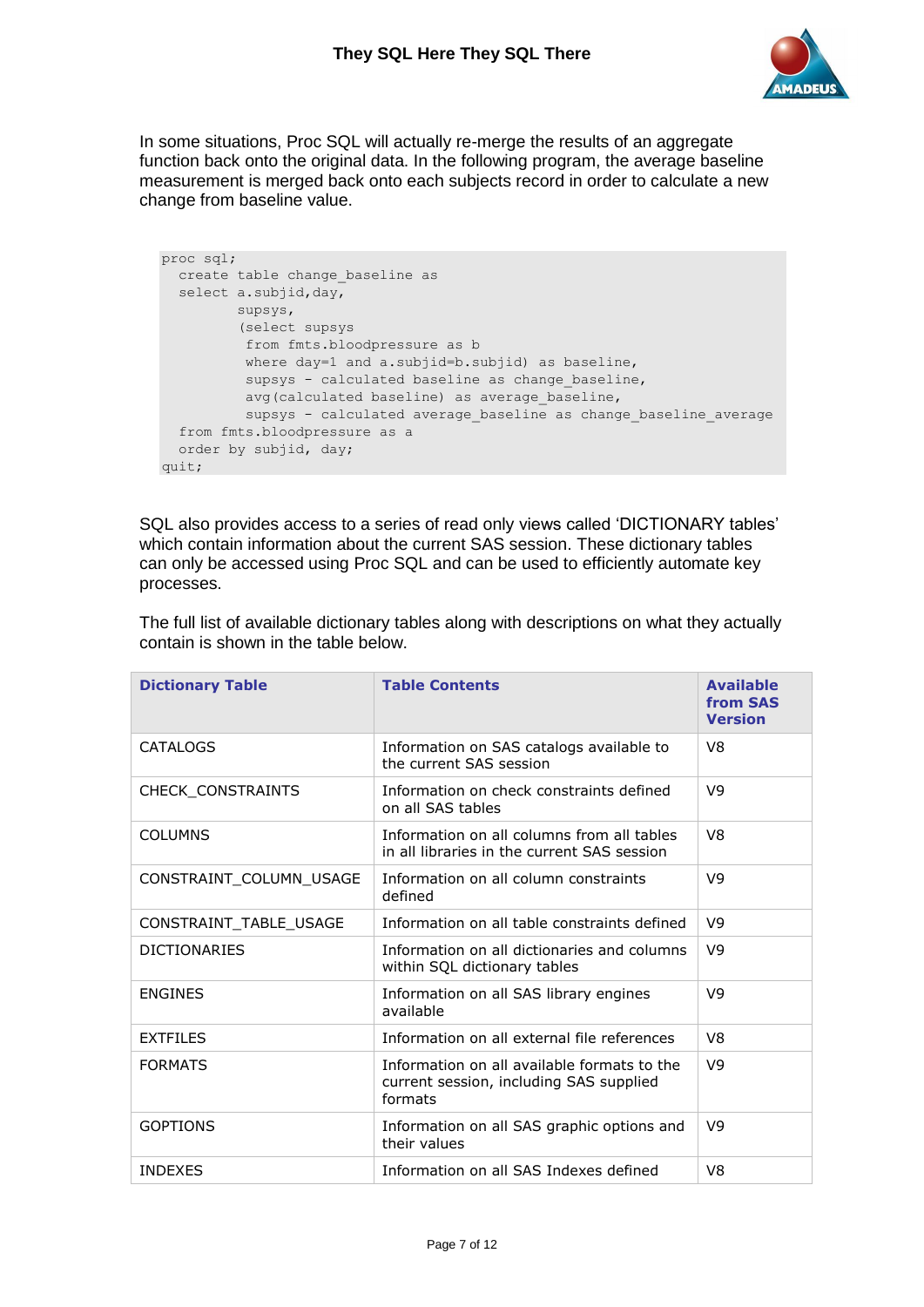

| <b>Dictionary Table</b> | <b>Table Contents</b>                                        | <b>Available</b><br>from SAS<br><b>Version</b> |
|-------------------------|--------------------------------------------------------------|------------------------------------------------|
| <b>LIBNAMES</b>         | Information on all SAS libraries defined                     | V9                                             |
| <b>MACROS</b>           | Information on all SAS macros variables<br>and their values  | V8                                             |
| <b>MEMBERS</b>          | Information on all catalogs, tables and<br>views             | V8                                             |
| <b>OPTIONS</b>          | Information on SAS global system options<br>and their values | V8                                             |
| REFERENTIAL_CONSTRAINTS | Information on referential constraints                       | V9                                             |
| <b>REMEMBER</b>         | Remembered (cached) information                              | V9                                             |
| <b>STYLES</b>           | Information on all available ODS Styles                      | V9                                             |
| <b>TABLES</b>           | Table information from all libraries                         | V8                                             |
| TABLE CONSTRAINTS       | Table constraints                                            | V9                                             |
| <b>TITLES</b>           | The active titles and footnotes                              | V8                                             |
| <b>VIEWS</b>            | List of available VIEWS in the current<br>session.           | V8                                             |

One of the key benefits of using dictionary tables is that they are always dynamically generated at the point where the table is actually queried. The following code demonstrates how, for example, we can retrieve all of the titles and footnotes currently in effect in our SAS session and return the results in a table. If titles or footnotes are subsequently changed and the Proc SQL step re-submitted, the results returned will reflect the new titles and footnotes that have been defined.

```
proc sql;
  create table titlesineffect as
   select * 
  from dictionary.titles;
```
The 'Columns' dictionary table can be particularly useful when attempting to retrieve all of the columns which have a specific naming convention and can be used across any or all of the tables and libraries that are visible to the current SAS session.

```
proc sql;
  create table allVALs as
   select *
   from dictionary.columns
  where upcase(name) like "VAL%";
quit;
```
Standard programs, macros and applications can be developed which make use of the ability to dynamically determine which libraries are in existence, or the values of specific options and goptions.

Consider the following example which lists all of the available libraries and then determines the physical location of the WORK library. This information could then be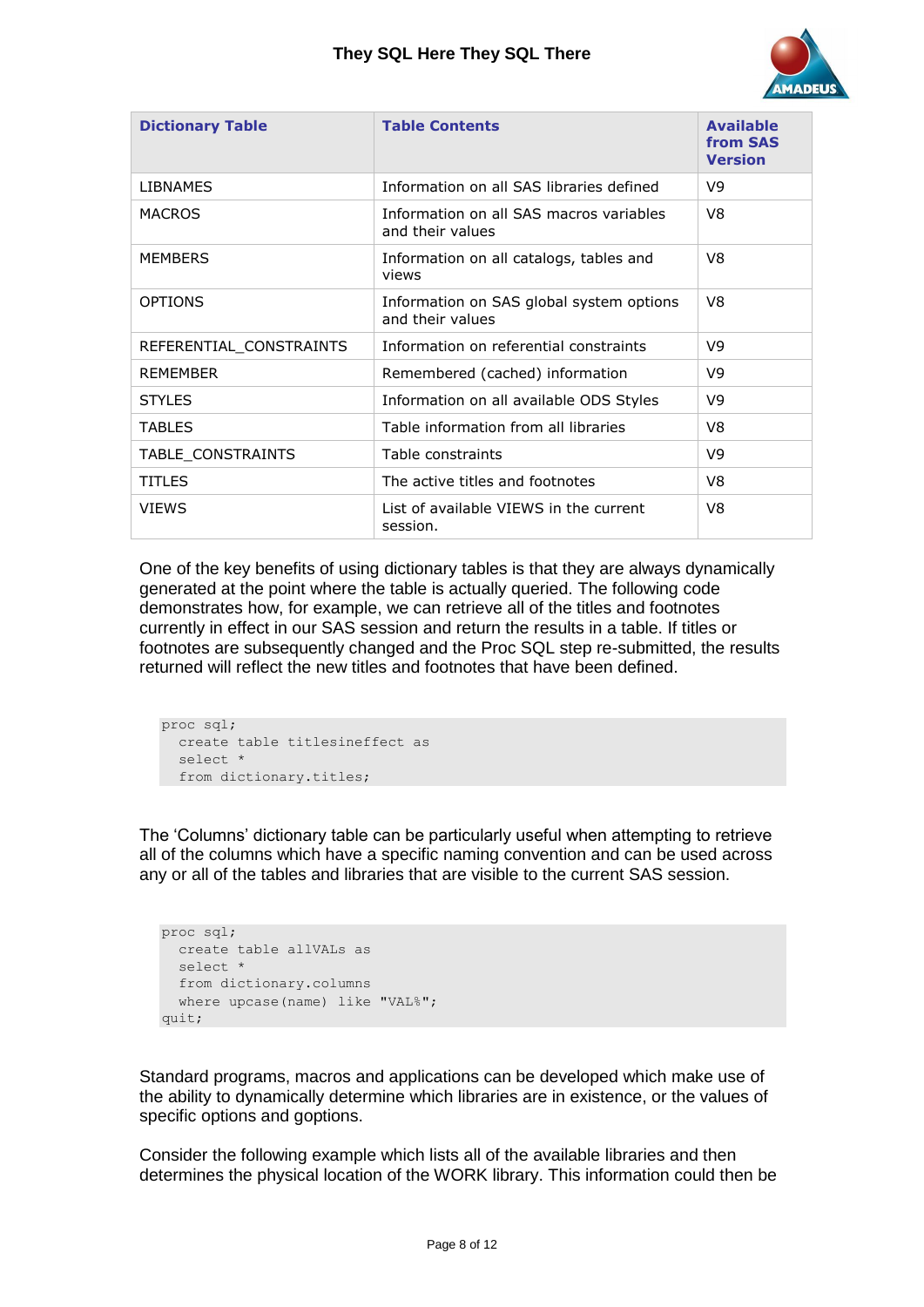

used to create additional files (other than SAS library members) which are only required to exist for the duration of the current SAS session.

```
proc sql;
  select distinct libname
   from dictionary.libnames;
 select path into:work path
  from dictionary.libnames
  where libname='WORK';
quit;
%put &work_path;
```
The 'Tables' dictionary table can also be used to good effect, to dynamically process specific tables that have been created. Consider the following program which creates a macro variable containing a list of tables that adhere to a specific naming convention and then uses this information to append the tables together.

```
proc sql noprint;
 select distinct cat(compress(libname), '.', compress(memname))
   into:table_list separated by ' '
  from dictionary.tables
  where libname in ('WORK','DATA_IN') and 
       upcase(scan(memname, 1, ''))='LAB';
quit;
%put &table_list;
data all;
 set &table list;
run;
```
It should also be noted that most of the dictionary tables that exist can also be viewed via a series of SAS views which can be found in the SASHELP library. For example, the VMACRO SAS view allows us to dynamically access any of the variables currently held in a global or local symbol table in the same manner as the 'Macros' dictionary table. The advantage of using one of the available SAS views is that they can be accessed within both Data steps and Proc steps as well as Proc SQL.

However, there are efficiencies involved in using the dictionary tables which relate to the way in which Proc SQL dynamically retrieves the information about the current state of your SAS session. Whenever a dictionary table is queried, Proc SQL optimises the query prior to any selection being performed. This makes the use of dictionary tables faster and more efficient than performing the equivalent operation within a data step or proc step using a SASHELP view. Consider the following code for example which aims to create a table containing all of the columns in all of the tables in our FMTS library.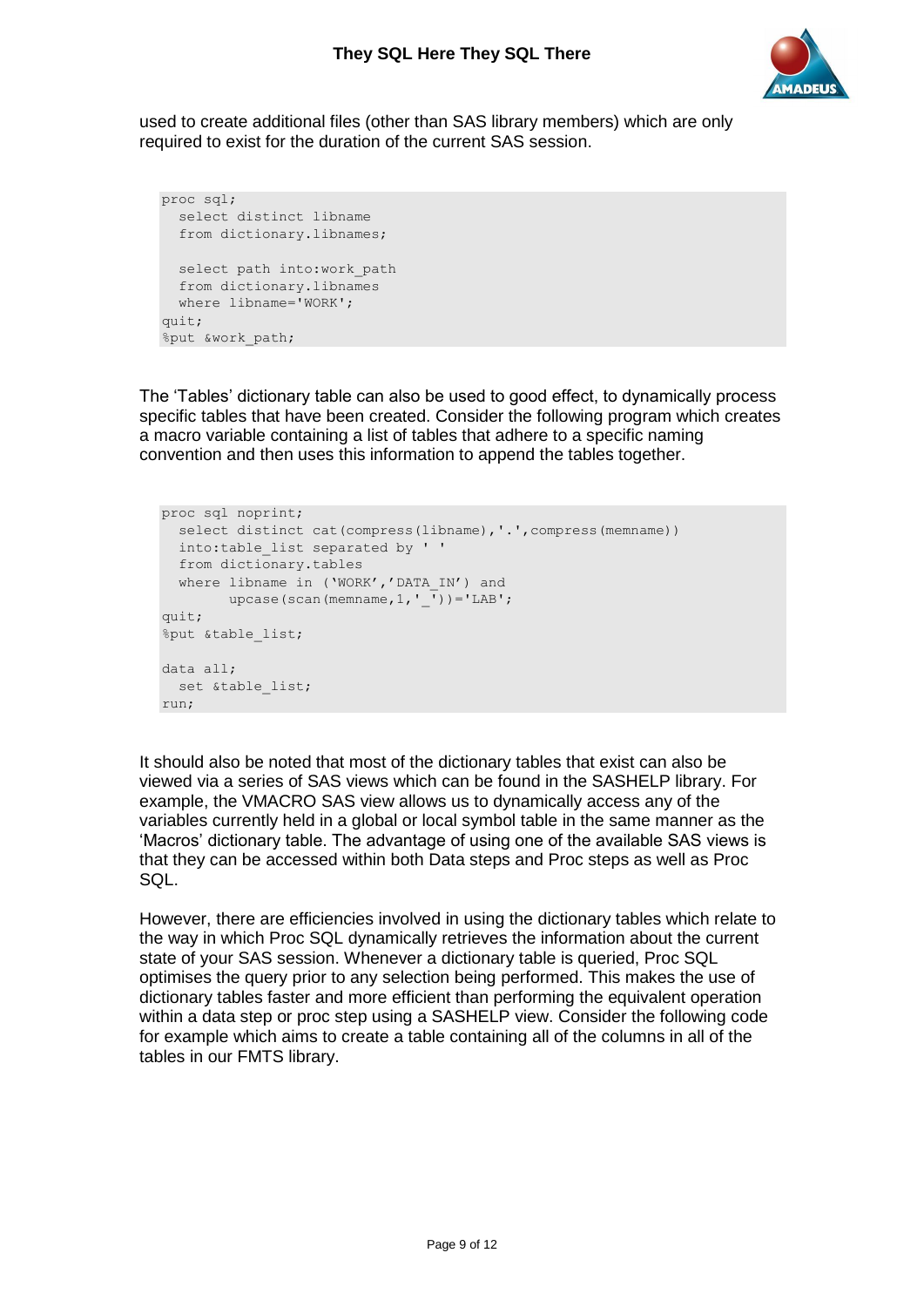

```
proc sql noprint;
  create table allcols1 as
  select distinct memname, name
  from dictionary.columns
  where libname='FMTS'
  order by memname;
quit;
proc sort data=sashelp.vcolumn(keep=libname memname name 
                                where=(libname='FMTS')) 
          out=allcols2(drop=libname);
 by memname;
run;
```

| <b>Lookup used</b> | <b>Real Time (seconds)</b> | <b>CPU Time (seconds)</b> |
|--------------------|----------------------------|---------------------------|
| Dictionary Table   | 0.01                       | 0.01                      |
| SAS View           | 0.25                       | 0.24                      |

Comparing the performance times that appear in the log we find that the Proc SQL step takes less time than the Base SAS procedure, even when processing a reasonably small volume of data.

## **A Look under the Covers of SQL**

When submitted the SQL procedure attempts to optimise the written code. Whilst this is an extremely powerful feature, it is not a reason for disregarding good coding practices as the user can very much influence the efficiency of the query by the logic written. Good training and studying of materials are essential to achieve this.

To understand which execution algorithm Proc SQL is using, append the \_method option onto the proc statement and examine the log after submission.

```
proc sql method;
  select * 
  from sashelp.class;
quit;
```
The log produced is shown below:

```
1 proc sql _method;<br>2 select *
2 select *<br>3 from sas
      from sashelp.class;
NOTE: SQL execution methods chosen are:
      sqxslct
sqxsrc( SASHELP.CLASS )
   quit:
NOTE: PROCEDURE SQL used (Total process time):
 real time 1.20 seconds
 cpu time 0.03 seconds
```
This shows that rows are selected (sqxsrc) from the select clause (sqxslct). The full list of abbreviations and meanings are shown in the table below: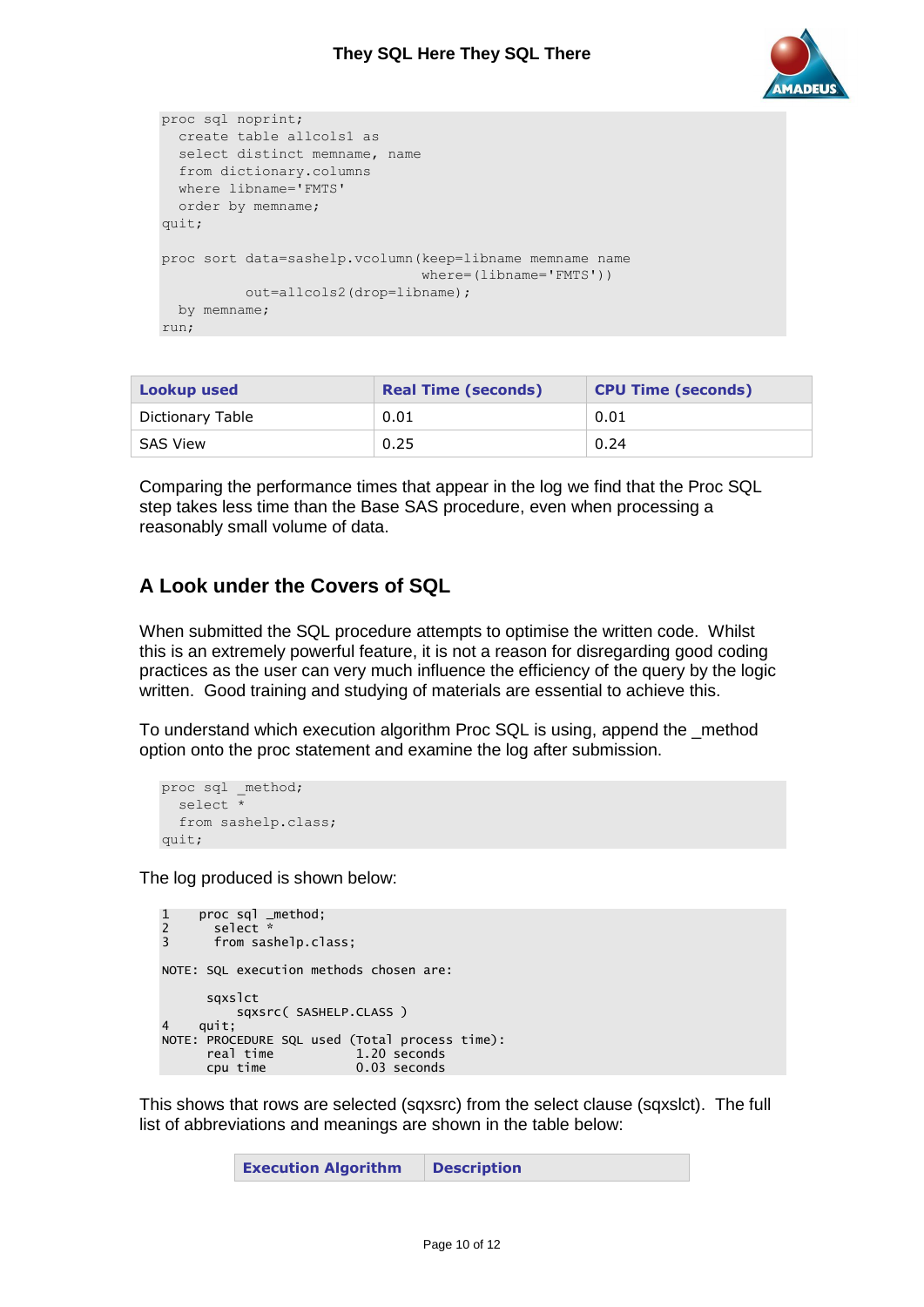#### **They SQL Here They SQL There**



| <b>Execution Algorithm</b> | <b>Description</b>             |
|----------------------------|--------------------------------|
| sqxcrta                    | Create table as select         |
| sqxslct                    | Select                         |
| sqxisl                     | Step loop join (Cartesian)     |
| sqxjm                      | Merge Join                     |
| sqxindx                    | Index Join                     |
| sqxhash                    | Hash Join                      |
| sqxsort                    | Sort                           |
| sqxsrc                     | Source rows from table         |
| sqxfil                     | Filter rows                    |
| sqxsumg                    | Summary stats with group by    |
| sqxsumm                    | Summary stats with NO group by |

A further, perhaps more advanced method of understanding how proc SQL is executing a query, is the \_tree option. Again, append this to the proc SQL statement and view the log after submission.

There is not enough room to present a detailed discussion of the output produced within this paper. For readers interested in optimising the SQL code we refer the reader to the paper "The SQL Optimizer Project: Method and Tree in SAS®9.1" by Russ Lavery.

### **Conclusions**

Along side the standard 4GL programming language that SAS gives us is Proc SQL.

To the glancing eye this procedure consists of a different style of syntax that can possibly be achieved in the data step. Look at little closer and there is a well formed, universally understood and efficient language for handling data.

SAS Institute are using SQL behind the business face of many SAS 9 data transforms, enabling a much wider audience to understand the code generated.

#### **References**

"SAS SQL", Elena Muriel, Amadeus Software Ltd.

"Inside PROC SQL's Query Optimizer", Paul Kent, SAS Institute.

"The SQL Optimizer Project: \_Method and \_Tree in SAS®9.1", Russ Lavery, SUGI 30.